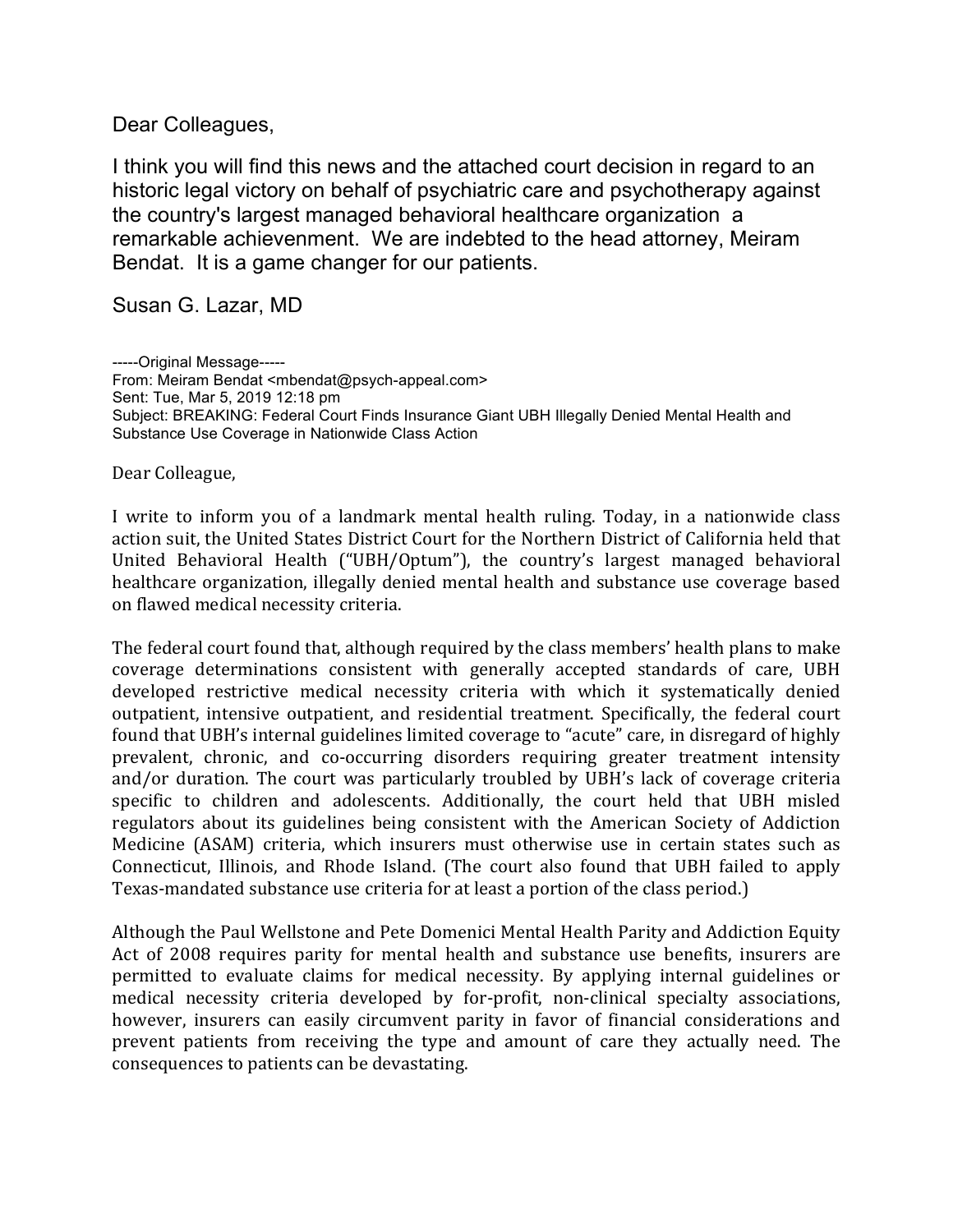In his detailed ruling, Chief Magistrate Judge Joseph Spero found the following to be the generally accepted standards for behavioral healthcare from which UBH's guidelines deviated:

- 1. It is a generally accepted standard of care that effective treatment requires treatment of the individual's underlying condition and is not limited to alleviation of the individual's current symptoms;
- 2. It is a generally accepted standard of care that effective treatment requires treatment of co-occurring behavioral health disorders and/or medical conditions in a coordinated manner that considers the interactions of the disorders and conditions and their implications for determining the appropriate level of care;
- 3. It is a generally accepted standard of care that patients should receive treatment for mental health and substance use disorders at the least intensive and restrictive level of care that is safe and effective  $-$  the fact that a lower level of care is less restrictive or intensive does not justify selecting that level if it is also expected to be less effective. Placement in a less restrictive environment is appropriate only if it is likely to be safe and *just as* effective as treatment at a higher level of care in addressing a patient's overall condition, including underlying and co-occurring conditions;
- 4. It is a generally accepted standard of care that when there is ambiguity as to the appropriate level of care, the practitioner should err on the side of caution by placing the patient in a higher level of care;
- 5. It is a generally accepted standard of care that effective treatment of mental health and substance use disorders includes services needed to maintain functioning or prevent deterioration;
- 6. It is a generally accepted standard of care that the appropriate duration of treatment for behavioral health disorders is based on the individual needs of the patient; there is no specific limit on the duration of such treatment;
- 7. It is a generally accepted standard of care that the unique needs of children and adolescents must be taken into account when making level of care decisions involving their treatment for mental health or substance use disorders;
- 8. It is a generally accepted standard of care that the determination of the appropriate level of care for patients with mental health and/or substance use disorders should be made on the basis of a multidimensional assessment that takes into account a wide variety of information about the patient.

The court acknowledged that accreditation by organizations such as URAC and NCQA does not entail substantive review of medical necessity criteria developed by insurers. Therefore, such accreditation does not guarantee use of medical necessity criteria that are consistent with generally accepted standards for behavioral healthcare or with the terms of insurance policies or any laws.

In light of the court's findings, including that UBH's experts (comprised of several of its own medical directors) "had serious credibility problems" and "that with respect to a significant portion of their testimony each of them was evasive - and even deceptive," robust